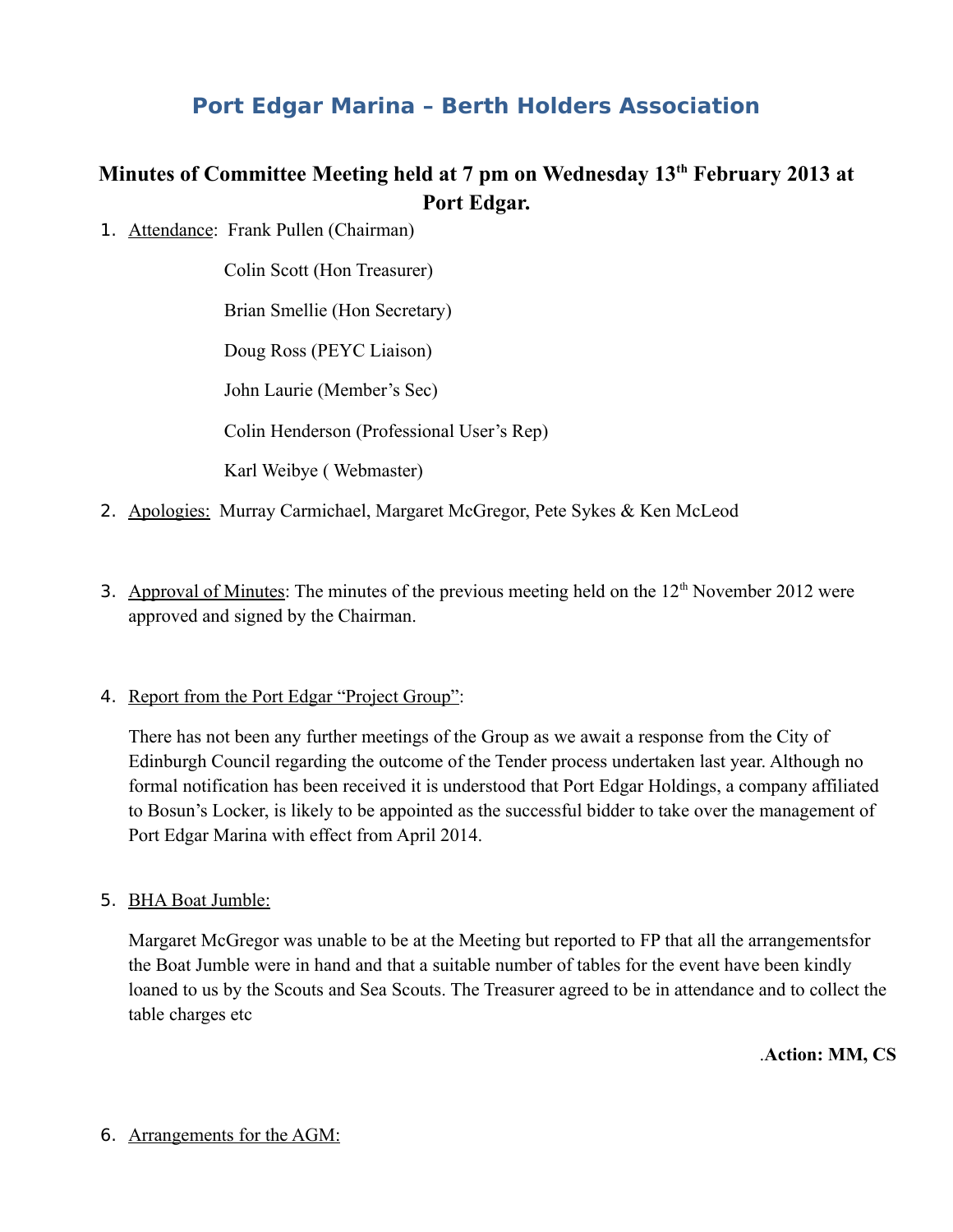A number of possible speakers for the AGM were discussed and it was agreed that FP would approach Russell Aitken of Port Edgar Holdings to see if he would be willing to give a talk about their future plans for Port Edgar. It was also agreed that BS would contact Ewen Macdonnell at Forth Crossing Bridge Constructors to see if he could attend and give an update on the Progress of the New Bridge.

It was agreed that all the current Office Bearers of the Association would offer themselves for re-election at the AGM .

### **Action: FP, BS**

## 7. Matters Arising

a) Weather Station: It was reported by KW that progress is being made. Edinburgh Leisure will provide a broadband link and erect a mast for the weather station sensors on the Loop Shed. A broadband link shall be provided and will connect to EL web system. KW is planning to have another meeting with EL to see if an independent broadband link can be arranged. It is hoped to have the weather station operational by the beginning of the sailing season.

**Action: KW**

b) Dredging: Thumper is back in service and is currently concentrating on dredging the main channels and the Marina entrance.

The second hydro-graphic survey has been carried out and it shows little difference to the first one so there is little chance of the Bridge Constructors contributing towards dredging.

c) Reduction in Shed 4 Boat Storage : The Marina claim that even allowing for the reduction of space in shed 4, there is more storage available now because of the additional space in Shed 8.

d) East Coast Sailing Week: This comes to Port Edgar for the first time and is being held from 29<sup>th</sup> August to 1<sup>st</sup> September 2013. A full programme of sailing and social activities is being planned. The BHA has been invited to participate and various roles are being discussed. The next meeting of the ECSW Organising Committee is due to be held on March  $7<sup>th</sup>$  and more details of the arrangements will be known following this.

There is a requirement for a reserve Race Committee Boat and FP asked if any BHA Members would be interested in offering their boats to act in this capacity. Please contact FP if interested

- 8. Chairman's Report: See the Chairman's Blog on the BHA Website. [www.portedgarbha.org.uk](http://www.portedgarbha.org.uk/)
- 9. Financial Report: The Hon. Treasurer circulated draft Accounts for approval at the Annual General Meeting. These were discussed and generally approved.